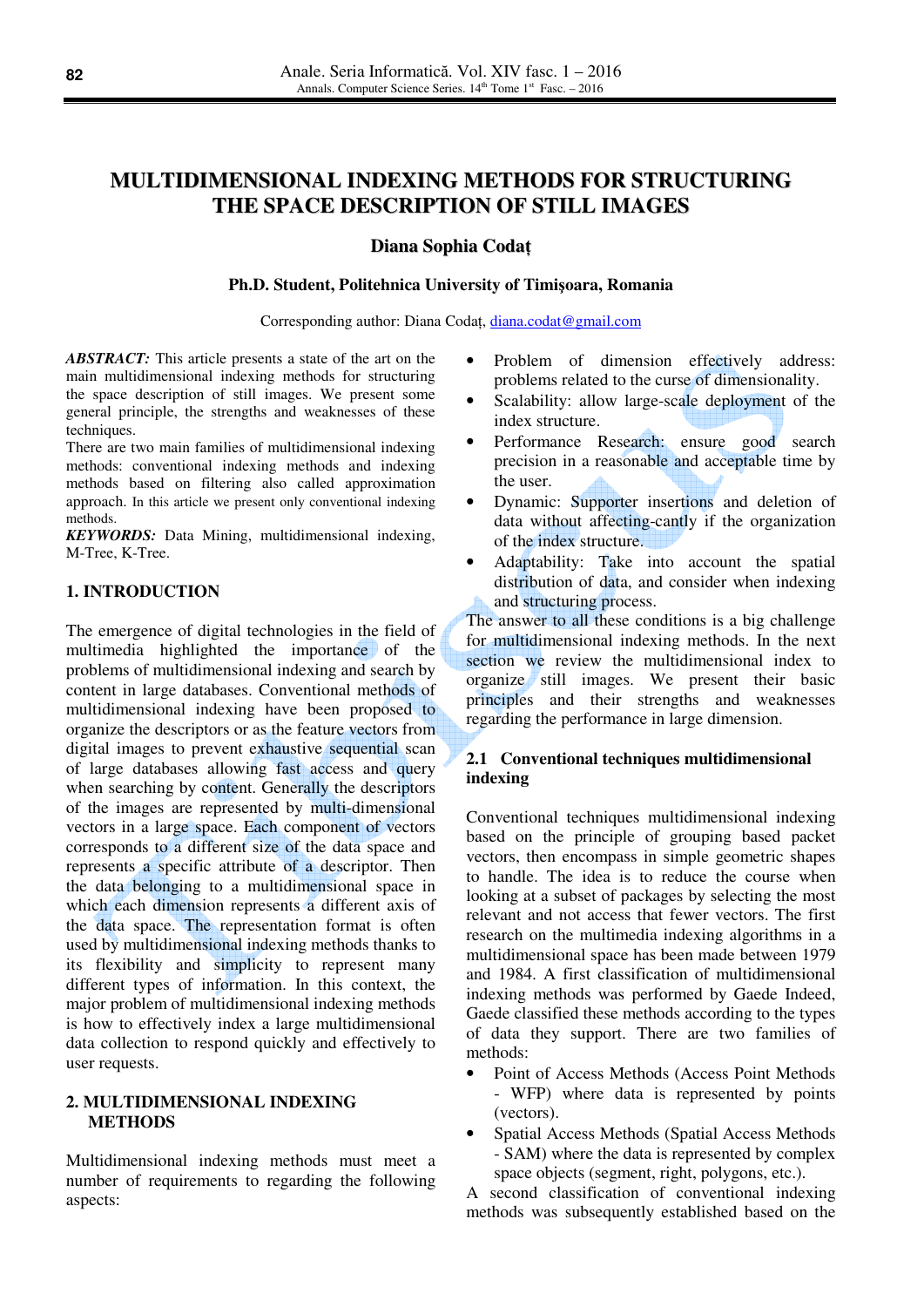partitioning and data organization in the space of multidimensional vectors. Under such a test, two large families of methods can be considered:

o Methods based on partitioning data which summarize the data according to their proximity in space. They are all derived from the R-Tree method [Gut84] where each vector group is included in a particular geometric shape (hypersphere, hyperrectangle etc.). Everything is structured in a balanced tree.

o Methods of space partitioning. These methods are all derived from KD-Tree and Quad-Tree, they cut the multidimensional space into disjoint regions and then store the data in this division.

#### *Data partitioning methods*.

The multidimensional index based on data partitioning allows for the distribution of vectors in multidimensional space. These methods are all derived from the R-tree [Gut84] or the data is grouped into simple geometric shapes (rectangles hyper, hyper-spheres, etc. according to their proximity in space. These geometric shapes derived from the data partitioning are organized as a tree in which the vectors are stored in the leaves and geometric shapes are stored in the internal nodes of the tree. The best known methods in the literature are detailed below.

#### *Family R-Tree.*

Trees R-Tree Family [Gut84] index a multidimensional space of points with a balanced hierarchical division into hyper-rectangles. The R-Tree is a balanced tree in which each node is associated with a minimum Rectan-encompassing rule (REM), the latter is the REM of all rectangles of his son. Tree leaves contain a list of type inputs (REM, oid) where REM is the minimum bounding rectangle of the object identified by its oid. The size of the nodes and leaves is limited and fixed a priori. It corresponds to the size of a disk page. Figure 2.1 illustrates a simplified example in which we represented the data by roundabouts and regions by rectangles.



**Fig. 2.1: Structure of R-Tree**

# *The R \* -Tree.*

The  $R^*$  -tree is a variant of R-Tree. To improve the performance of R-Tree, Beckmann et al. [B+90] proposed the reinsertion of data stored in R-Tree. Instead of cutting an overloaded node, the additional entries are deleted and re-insert into the tree at the same level. In many cases, this avoids the proposed subdivision, and therefore increases the rate of exploitation of the allocated memory space. The insertion of a new vector in the tree  $R^*$  -tree is based on two criteria: minimize the volumes of REMs during an insert into a knot and minimize duplication rate when inserting a sheet. Partitioning of REMs is based on a criteria which takes into account the minimization of the overlap rate and the scope of hyper rectangle.

#### *M-Tree.*

M-Tree [CPZ97] is a tree structure based on the data partitioning. Data vectors are grouped in a hierarchical manner from their proximity in the data space and based on a distance metric. This is one of the first indexing methods aimed at reducing, in addition to the number of input / output, the CPU cost calculations of distances. Based on the distances recalculated and the triangle inequality, this technique avoids some calculations unnecessary distances when searching by eliminating sub irrelevant to the query trees. In an M-Tree, each node of the tree consists of a database object and object called redirection called a radius of coverage radius. M-Tree is constructed by successive insertions of objects (the basis vectors). The criterion for selection of the insertion path is to minimize coverage rays redirection objects. Partitioning saturated nodes selects two objects of the node and then distributes the remaining items by minimizing the volume of two regions obtained and their rate of overlap.

M-Tree suffers from overlap of the problem broadens the number of paths to go for a search, overlap also increases the number of distance calculations to respond to a user request which greatly reduces performance of the method. The Slim shaft [Tra00] is a method that has been proposed to improve the M-Tree reducing overlap between the REMs.

#### *Slim-Tree.*

The Slim [T+00] tree is a dynamic and balanced tree which groups the data into fixed size disk pages where each page corresponds to a node of the tree, and objects (vectors) are stored in the leaves of tree. It is based on a simple technique to quantify the degree of overlap between the nodes of the tree. It is well known that the degree of overlap directly affects the performance of multidimensional index, thus the Slim tree is one of the first methods that has been specifically designed to reduce duplication rates. This technique organizes objects in a hierarchical structure through a representative data which is the center of the smallest region that covers the objects in a subtree. Like the M-Tree method, distance from the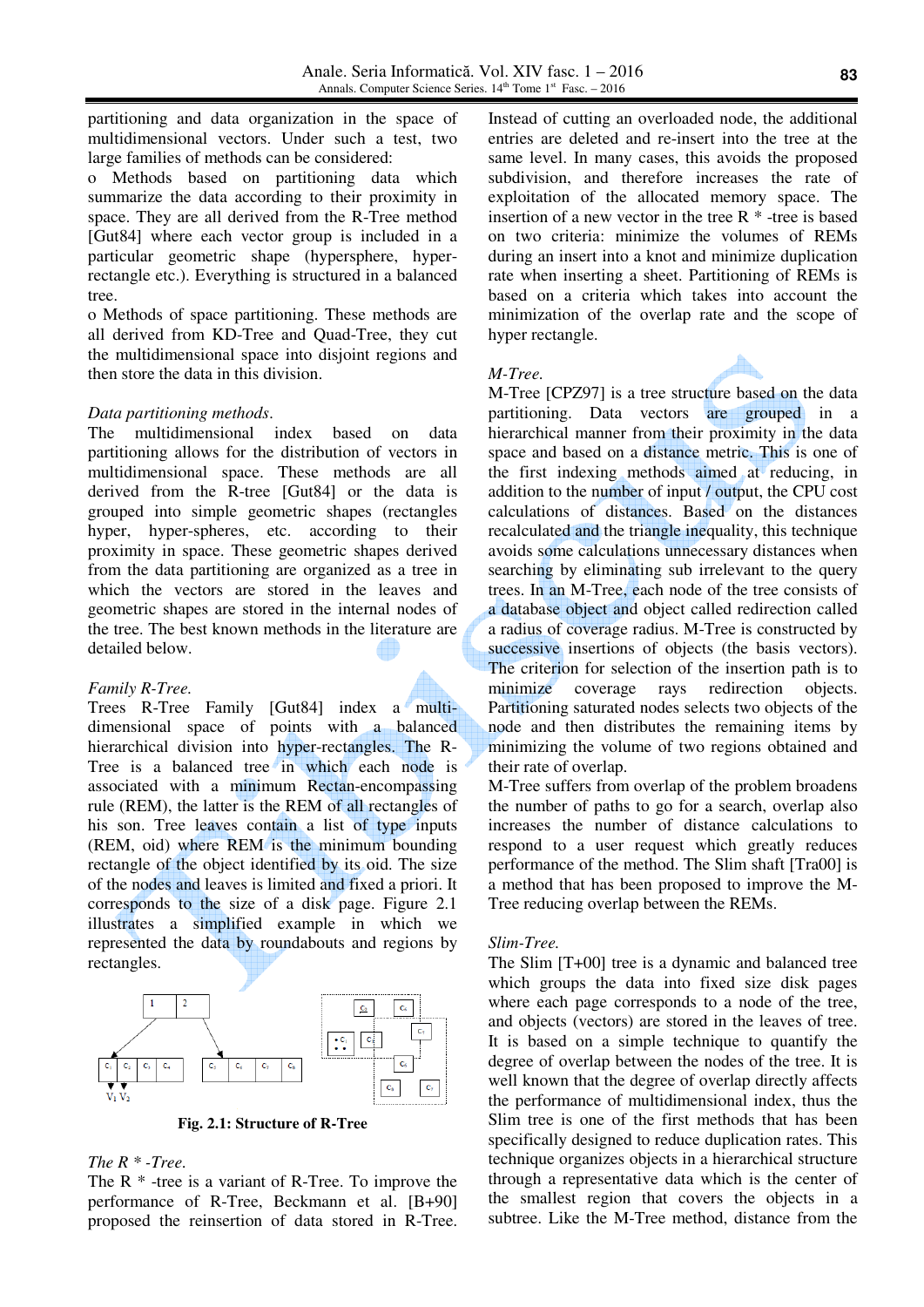representative and the triangle inequality are used to eliminate the irrelevant search sub trees.

The construction of the index structure of the slim shaft by successive insertions of the different vectors of the database. From the root node, the insertion algorithm looks for the tree node corresponding to a region of space that can contain the vector to insert. If no node is found, the node whose center is closest to the vector is chosen. If the insertion algorithm is more than a node which may contain the vector, the insertion algorithm chooses the node is in a random manner, or it selects the node which has a minimum distance between the vector and the central node, or the node that owns the minimum vectors. Overlapping is a major problem affecting the majority of indexing techniques, and it is generally difficult to quantify due to the impossibility of calculating the volume of the intersection regions. To solve this problem, the slim shaft overlap rate estimated by the relative number of objects covered by two (or more) regions and then applies an algorithm called "slim down" to decrease the rate of overlap between regions. This algorithm consists of three steps. In the first step, the algorithm calculates the vector further of its representative vector (central node) to each node. In the second, the algorithm identifies the nodes that span the vector, moves it to the nearest node and corrects the radius of the resulting node.

Figure 2.2 illustrates the operation of the algorithm "slim down":



Note that the algorithm "Slim-Down" well reduces duplication rate in comparison with M-Tree, for against it produces trivial knots vectors containing little or empty nodes which greatly reduces the performance of the index.

#### *PM-Tree.*

PM-Tree (Pivot Metric Tree) is a method of multidimensional indexing approach that combines the pivot and M-Tree method in the objective of reducing the volume of the region defining the data vectors. Such a reduction increases the rate of discharges under trees irrelevant and subsequently increases the efficiency of the index. The index structure of the PM-Tree is constructed in the same manner as M-Tree, for against it introduces elements of the database called Pivot to identify smaller regions containing the vectors.

Note that the difference between PM and M-Tree Tree which lies the fact that PM-Tree uses regions "spherering" instead hyper spheres to delimit areas that contain sub group of objects stored in the leaves of tree, this reduces to a considerable extent the volume of regions and increases the performance of the index.

#### *MH-Tree.*

MH-Tree is an index proposed by Guoren et al. [G+07] based on data partitioning by hyper planes. MH tree is dynamic and balanced, it is designed to support the dynamic data and requires no periodic reorganizations of the structure, it is based on using a partitioning hyper plane instead of a key dimension for the data partitioning and filtering thereof. Note that the tree is only suitable for MH Euclidean spaces due to the characteristics of the hyper plane used for partitioning. The idea of using a partitioning hyper plane to split the data and not just one dimension of that done in most applications, there are several dimensions of data that can contain a large amount of information.

### **2.2. Partitioning method of the space**

Unlike indexing methods based on partitioning data whose main disadvantage is the overlap between the geometric shapes chosen for grouping data, methods of partitionnent space partitionnent data space into geometric shapes (hyper plaine, hyper-rectangle etc.) disjoint. Several techniques have been proposed as Pyra-amide-Tree [BBK98] iMinMax [O+00], P + tree [ZOT04] VITRI [SOZ05], Kpyr [UBD05] etc.

#### *Pyramide.*

The pyramid technique [BBK98] is one of the first methods proposed are not suffering the problems of the curse of dimensionality, it divides the space into pyramids, and then assigns the data a number pyramid and its height up at the top of the pyramid. Each pyramid has a base having a surface of  $2 \times$ dimensions, it is sliced parallel to its base. The slices near the top are smaller than those that are close to the base. This division of space has the property to create a number of cells that increases linearly with the size.

The Pyramid technique performance degrades slowly when the data size increases. However, this strongly depends on the distribution data and the position of the query in the space. Indeed, when data distribution is not uniform, choosing the top of the pyramids is not significant, which deteriorates the quality of indexing and the speed of the search. Similarly, when a query is close to the base of a pyramid can generate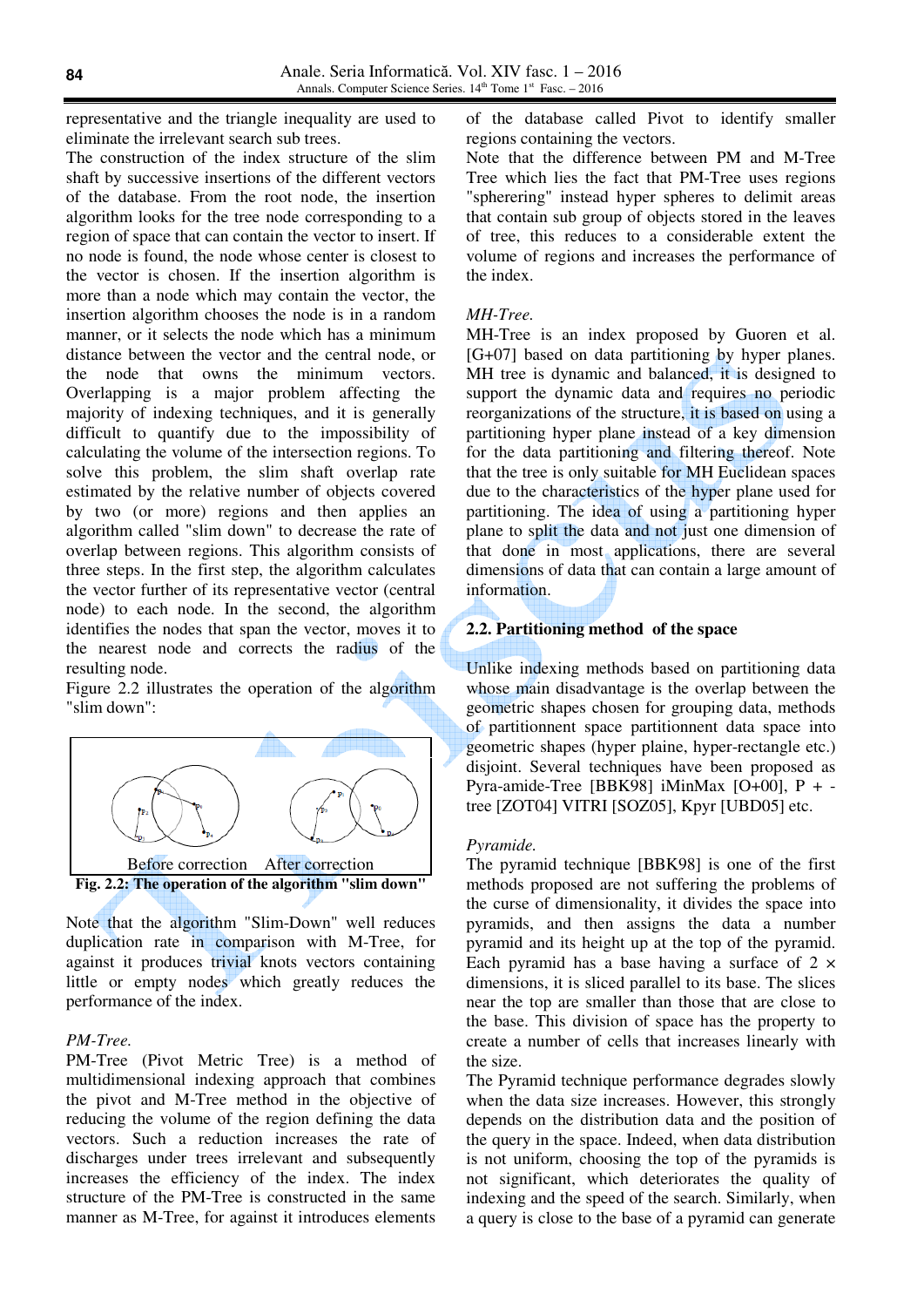unnecessary access to a set of data that has not necessarily similarity to the query.

This can significantly affect search performance. On the other hand, the performance of the pyramid depends on the distribution data. Indeed, if the data are grouped in a corner of the space, all requests should be in the same corner as the data distribution often follows those queries data, it is for this reason that the method of Pyramid is less efficient than a sequential for highly aggregated data.

#### *IMinMax.*

Just like the Pyramid-Tree technique, iMinMax [O+00] decomposes the multidimensional space in 2 xd pyramids. The difference between the two methods lies in the strategy with which the data is represented. Indeed, every vector in multidimensional iMinMax is represented by a key consisting of his closest surface coordinate on the dimension d-1 and its magnitude. This method uses a single transformation to project multidimensional vectors in a one-dimensional space (key vectors).

#### *P+-Tree.*

P + -tree [ZOT04] is an improvement in the Pyramid Technique. This approach combines a method of division of space-based Bissecting K-means and the Pyramid technique. Indeed,  $P +$ -tree divide the space into hyper rectangles, then applies the pyramid technique to each of these subspaces. Each vertex of the pyramid represents the center of a data group. If the data are around the top, and despite the existence of some queries on the edge of the pyramid produces naturally in the process of seeking access to a wide area. The data covered are not many that most of them are located around the top of the pyramid.

### *ViTri (Video Triplet).*

Shen et al. [SOZ05] proposed a new video indexing method VITRI form of  $B + tree$ . A video sequence is first divided into a number of groups containing "frames" like. Each group is then modeled by an hypersphere in a d-dimensional space which also represents the dimension of the multidimensional vector on each "frame." Each hypersphere is represented by the triplet (position, radius, density) who respectively represent the position of the group center, radius and the number of "frames" in the group. The grouping of the radius (where hypersphere) is calculated by the average of standard deviations between different "frames" and the grouping of center. The similarity between two groups was assessed by estimating the number of "frames" similar between the two groups, this is calculated by the intersection between the two hyperspheres multiplied by the smallest density. Thus, the local information in each group is identified in an

efficient manner. The exhaustive search at the VITRI structure for a large amount of data is very costly. For this, Shen et al. propose to transform the multidimensional data in a one-dimensional space, and then to apply a principal component analysis (PCA) on the one-dimensional data to be designated by the following optimum reference point to which the original distance between the multidimensional vectors is maximal after processing. The resulting data is then indexed by the  $B + tree$ .



**Fig. 2.3: Geometric representation of the indexing method according to ViTri** 

*Kpyr.* Urruty et al. [UBD05] proposed an indexing method that combines classification method to multidimensional indexing technique. Kpyr proceeds first by a classification step through the K-Means algorithm wherein the data is partitioned into a number of homogeneous groups. Then, each group is made a base change in the corresponding space in a hyper unit cube to which is applied the pyramid technique. Data for each group are indexed by a  $B +$ tree.

Kpyr structure is a binary tree structure called "shaft space" as the tree nodes store the boundaries calculated from the inter-group distances while the leaves of the tree are represented by  $B$  + tree groups.

### **3. CONCLUSION**

Conventional methods of multidimensional indexing based on data partitioning are based on the use of geometric shapes that allow encompassing refine filtering regions that can contain all the results. Unfortunately these methods suffer from the problems of the curse of dimensionality; their performance degrades when the size increases. The main disadvantage of these methods is the overlap between the geometric shapes encompassing vectors. Indeed, the overlap makes filtering rules unable to eliminate irrelevant geometric shapes. Therefore, a large number of regions (rectangles, circles etc.) are visited during the research leading to an increase in response time. For that the main objective of most methods based on partitionnent is to minimize the